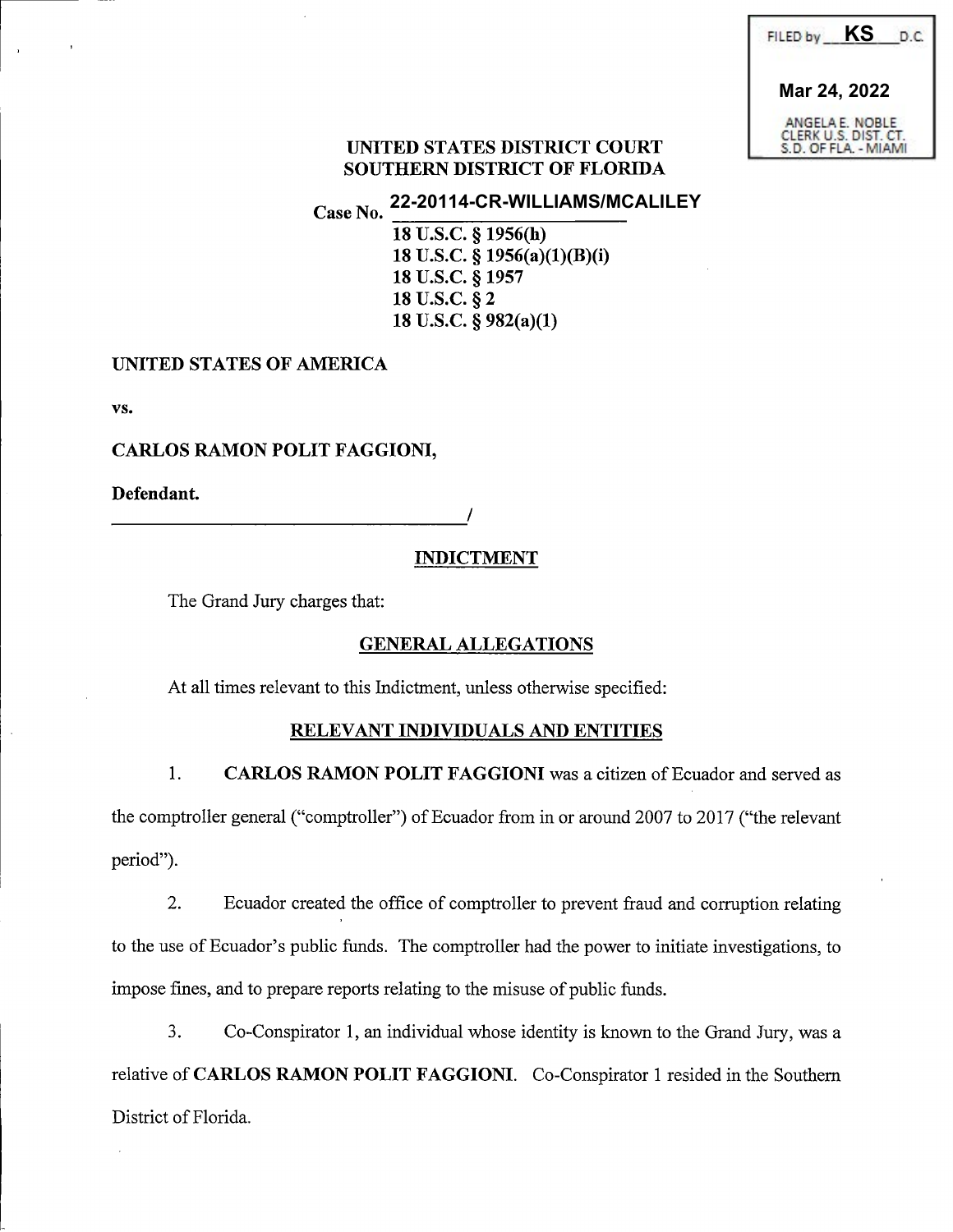$4.$ Co-Conspirator 1 controlled a number of companies, incorporated in Florida, including among others, Florida Company 1 through Florida Company 14 (together, the "Florida" Companies"). The Florida Companies maintained bank accounts in the Southern District of Florida.

 $5<sub>1</sub>$ Intermediary Companies 1, 2, and 3 (together, the "Intermediary Companies") maintained bank accounts in Panama.

6. Odebrecht S.A. was a Brazilian holding company that, through its subsidiaries and companies in which it was a majority shareholder (collectively "Odebrecht"), conducted business in multiple industries, including engineering, construction, infrastructure, energy, chemicals, utilities, and real estate. Odebrecht had its headquarters in Salvador, state of Bahia, Brazil, and operated in at least 27 other countries, including Ecuador.

 $7<sub>1</sub>$ Co-Conspirator 2, an individual whose identity is known to the Grand Jury, was a senior manager at Odebrecht from approximately 2010 to 2016, whose regional responsibility included Ecuador during the relevant time period.

8. Seguros Sucre S.A. ("Seguros Sucre") was the state-owned insurance company of Ecuador that was controlled by the government of Ecuador.

9. Co-Conspirator 3, an individual whose identity is known to the Grand Jury, was an Ecuadorean businessperson.

 $\overline{2}$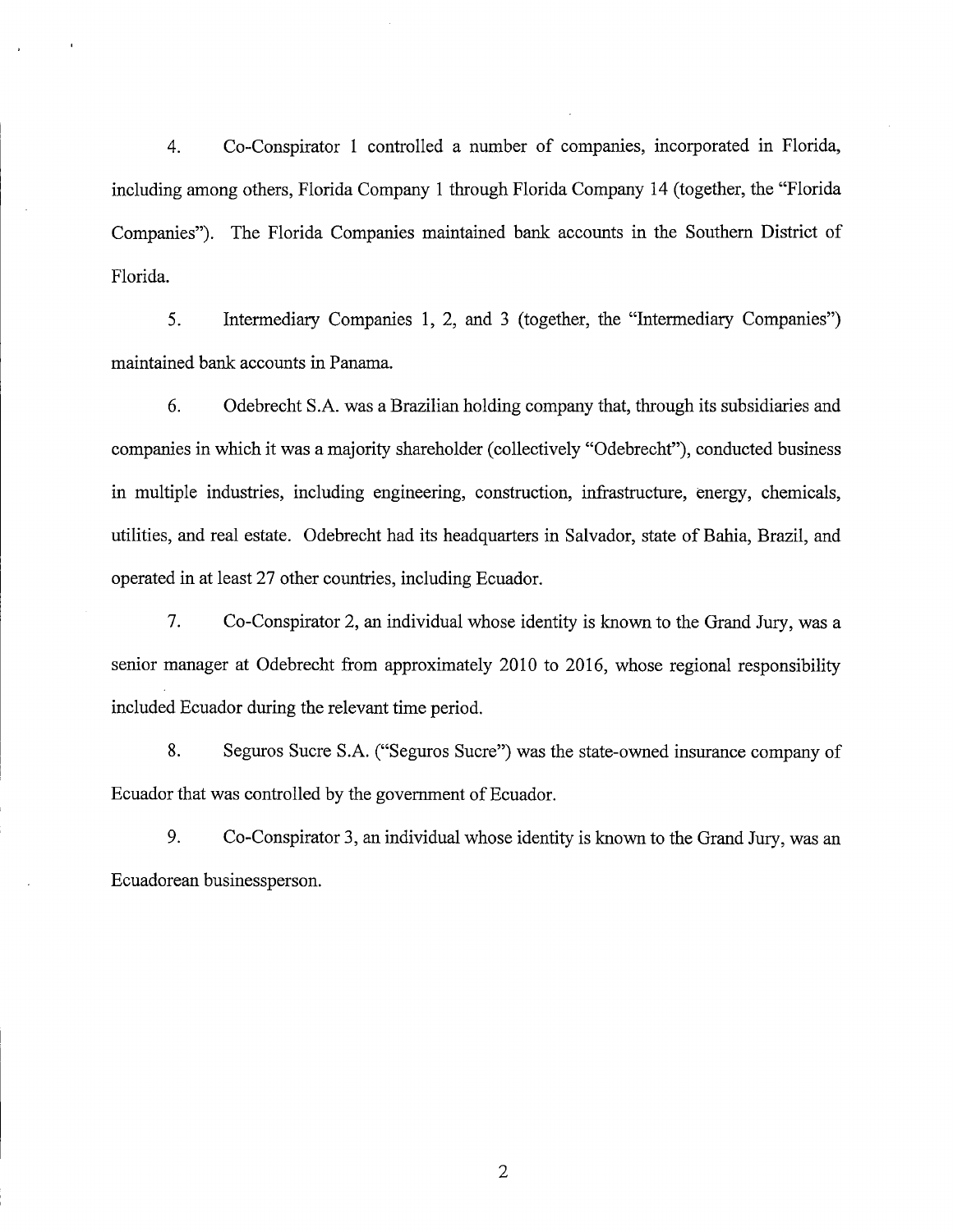## **COUNT1 Conspiracy to Commit Money Laundering**  $(18$  U.S.C.  $§$  1956(h))

Paragraphs 1 through 9 of the General Allegations Section are re-alleged and  $1<sub>1</sub>$ incorporated by reference as though fully set forth herein.

 $2.$ From in or around January 2010, continuing until at least May 2017, in the Southern District of Florida, and elsewhere, the defendant,

### **CARLOS RAMON POLIT FAGGIONI,**

did knowingly and voluntarily combine, conspire, confederate and agree with Co-Conspirator 1, Co-Conspirator 2, Co-Conspirator 3, and others, known and unknown to the Grand Jury, to commit offenses under Title 18, United States Code, Section 1956 and 1957, as follows:

to knowingly conduct a financial transaction which involved the proceeds of a. specified unlawful activity, knowing that the property involved in the financial transaction represented the proceeds of some form of unlawful activity, and knowing that the transaction was designed, in whole and in part, to conceal and disguise the nature, location, source, ownership and control of the proceeds of said specified unlawful activity, in violation of Title 18, United States Code, Section  $1956(a)(1)(B)$ ;

 $<sub>b</sub>$ </sub> to knowingly transport, transmit, and transfer, and attempt to transport, transmit, and transfer, a monetary instrument and funds from a place in the United States to and through a place outside the United States, and to a place in the United States from and through a place outside the United States, with the intent to promote the carrying on of specified unlawful activity, in violation of Title 18, United States Code, Section 1956(a)(2)(A); and

to knowingly engage in a monetary transaction by, through, and to a financial  $\mathbf{c}$ . institution, affecting interstate commerce in criminally derived property of a value greater than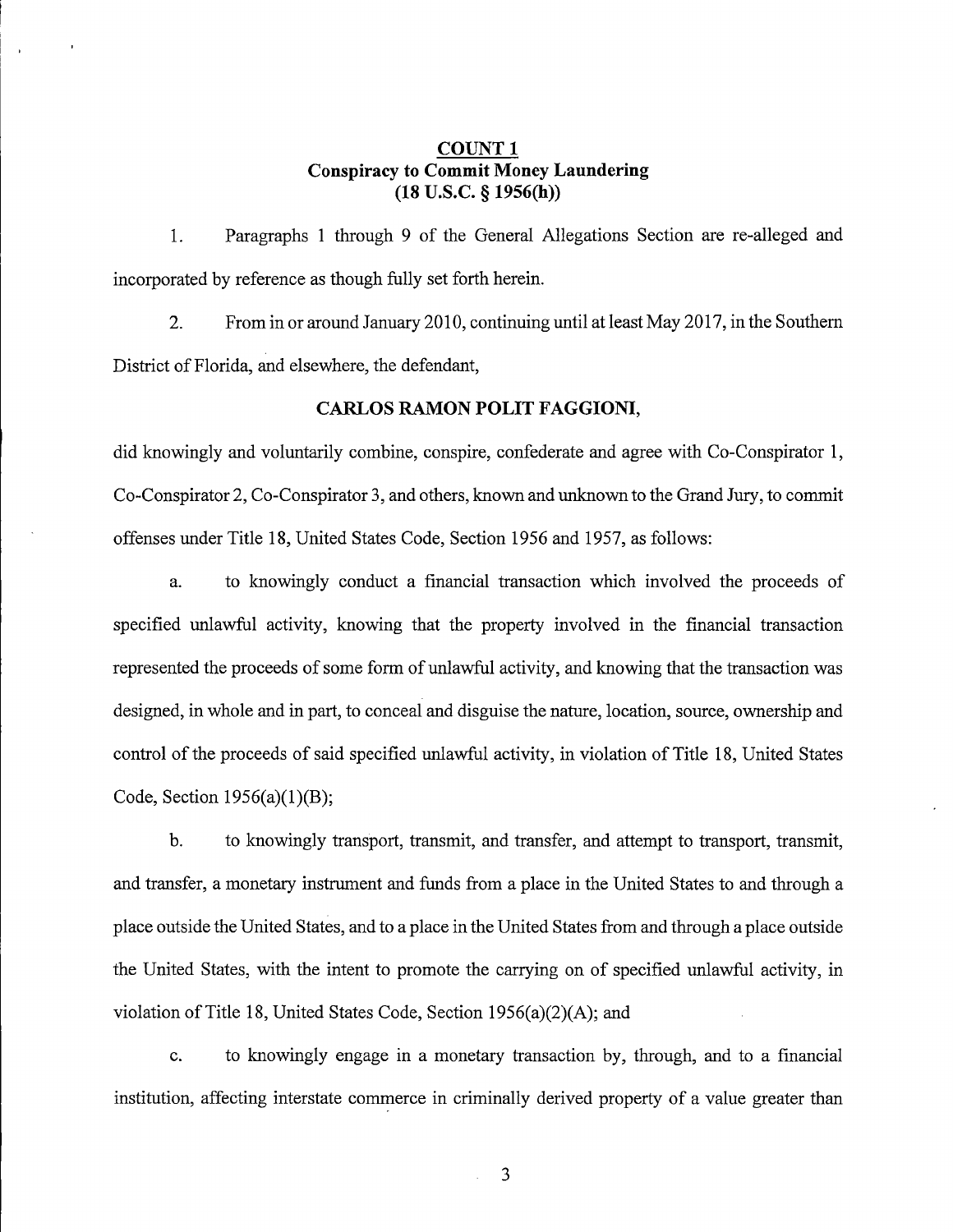\$10,000 that is derived from specified unlawful activity, in violation of Title 18, United States Code, Section 1957.

It is further alleged that the specified unlawful activity is an offense against a foreign nation, specifically Ecuador, involving bribery of a public official, and the misappropriation, theft, and embezzlement of public funds by and for the benefit of a public official, as provided by Title 18, United States Code, Section  $1956(c)(7)(B)(iv)$ .

#### PURPOSE OF THE CONSPIRACY

 $3.$ It was the purpose of the conspiracy for CARLOS RAMON POLIT FAGGIONI and Co-Conspirator 1 to unlawfully enrich themselves by laundering bribes that CARLOS **RAMON POLIT FAGGIONI** solicited and received from Co-Conspirators 2 and 3, among others, into and through bank accounts in the Southern District of Florida and elsewhere, as well as through the purchase of real estate and other assets in South Florida and elsewhere.

#### **MANNER AND MEANS OF THE CONSPIRACY**

The manner and means by which CARLOS RAMON POLIT FAGGIONI and his coconspirators sought to accomplish the purpose of the conspiracy included, among other things, the following conduct in the Southern District of Florida and elsewhere:

 $4.$ Beginning in or around 2010, and continuing until at least 2014, CARLOS **RAMON POLIT FAGGIONI** solicited and received bribe payments from Co-Conspirator 2 in exchange for using his official position and influence as comptroller of Ecuador to prevent the imposition of large fines on Odebrecht by the comptroller's office relating to Odebrecht's construction projects in Ecuador.

5. From in or around 2010 to 2014, Co-Conspirator 2 paid approximately \$8 million in cash bribes to CARLOS RAMON POLIT FAGGIONI in exchange for using his official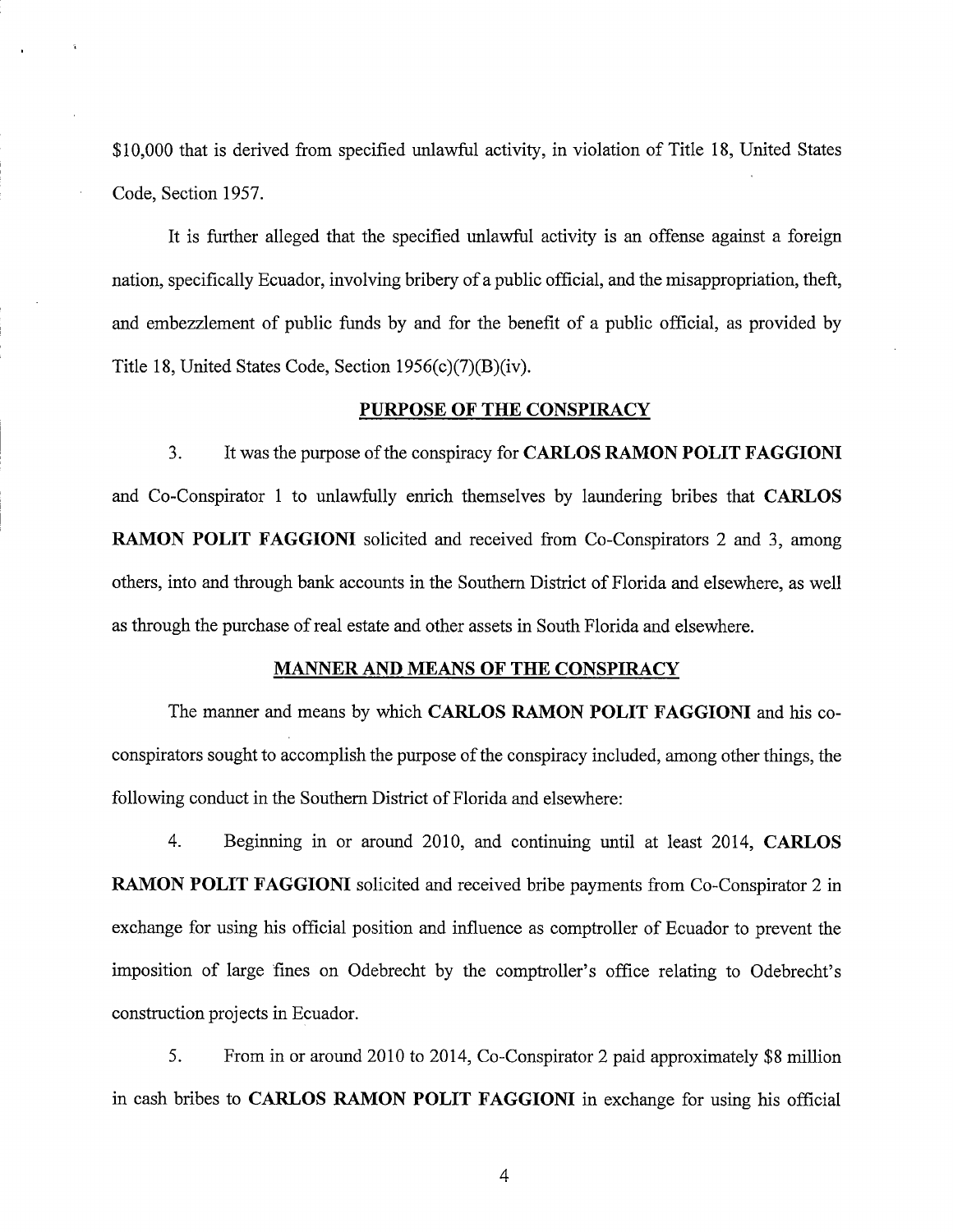position as comptroller to influence official actions by the Ecuador comptroller's office in order to benefit Odebrecht and its business in Ecuador. In furtherance of the scheme, CARLOS RAMON POLIT FAGGIONI told Co-Conspirator 2 that POLIT used Co-Conspirator 1 to make the cash "disappear."

From in or around 2010, and continuing until at least 2017, at the direction of 6 CARLOS RAMON POLIT FAGGIONI, Co-Conspirator 1 caused the proceeds of CARLOS **RAMON POLIT FAGGIONI's bribery schemes to "disappear" by (a) registering the Florida** Companies in Florida in the names of associates of Co-Conspirator 1 (often without the associates' knowledge); (b) using funds received from CARLOS RAMON POLIT FAGGIONI's bribery schemes to purchase and renovate real estate in South Florida and elsewhere and to purchase restaurants, a dry cleaner, and other businesses; and (c) causing these real estate assets and other businesses to be held in the name of the Florida Companies to conceal that these assets were for the benefit of CARLOS RAMON POLIT FAGGIONI and his relatives.

7. In or around 2013 and 2014, CARLOS RAMON POLIT FAGGIONI provided cash to Co-Conspirator 3 in Ecuador and caused Co-Conspirator 3 to wire transfer funds to accounts in South Florida controlled by Co-Conspirator 1, as directed by CARLOS RAMON POLIT FAGGIONI.

8. In or around 2014, Co-Conspirator 2 requested that CARLOS RAMON POLIT **FAGGIONI** accept bribe payments from Odebrecht through bank wire transfers rather than in cash and requested that CARLOS RAMON POLIT FAGGIONI provide bank account wiring instructions to facilitate making bribe payments.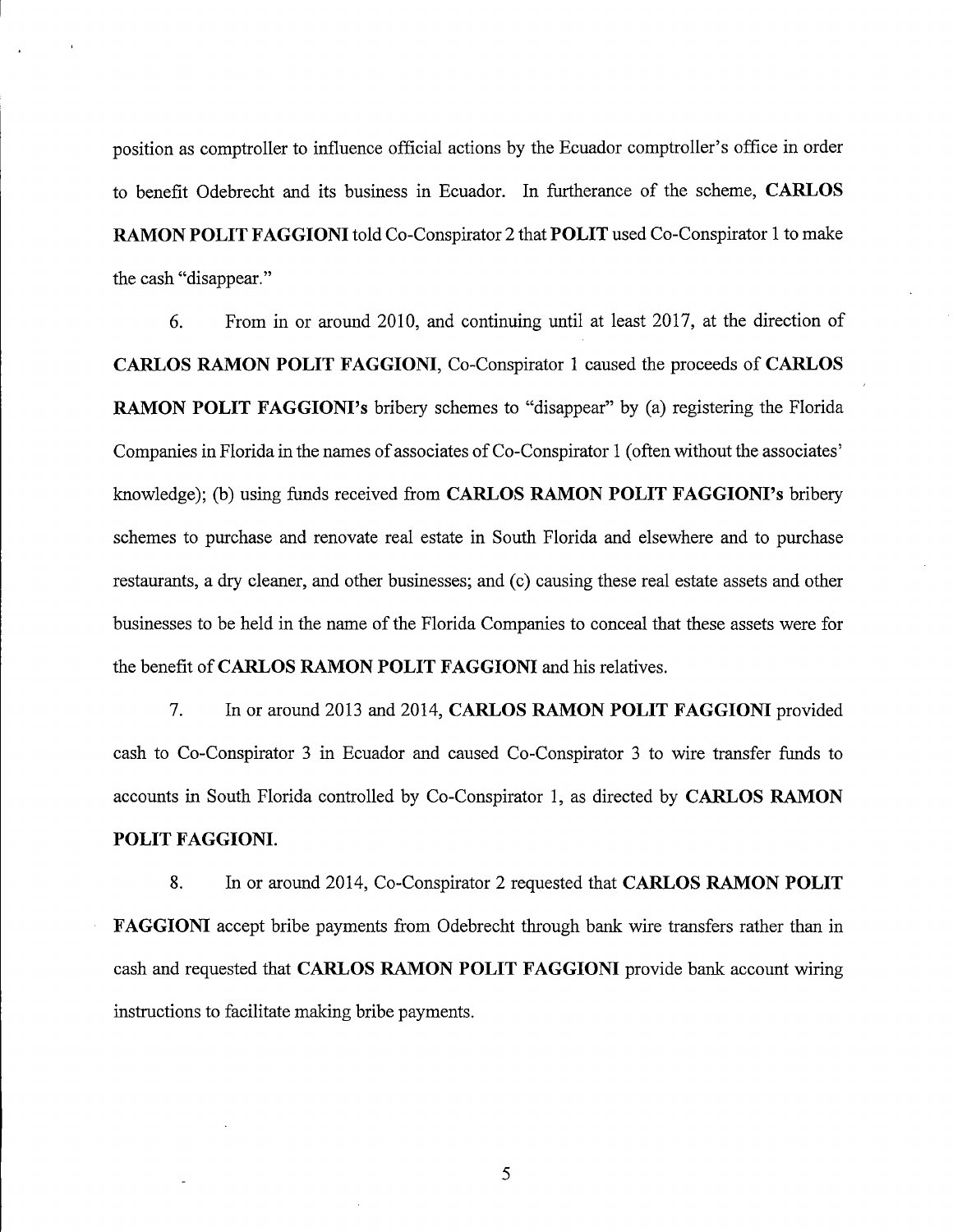In or around 2014, Co-Conspirator 1 provided CARLOS RAMON POLIT 9. FAGGIONI with bank account wiring information for accounts of Intermediary Companies 1, 2, and 3 in Panama.

 $10<sub>1</sub>$ From in or around April to November 2014, CARLOS RAMON POLIT FAGGIONI caused Odebrecht to make at least three million dollars in bribe payments for the benefit of CARLOS RAMON POLIT FAGGIONI by wire transfer to accounts in Panama of Intermediary Companies 1, 2 and 3. By causing these international wire transfers, for which payment cleared through U.S. correspondent banks, Odebrecht, CARLOS RAMON POLIT FAGGIONI, and others promoted the unlawful scheme to bribe CARLOS RAMON POLIT **FAGGIONI** to influence official actions of the Ecuadorean comptroller's office.

11. From in or around June 2014 through March 2016, CARLOS RAMON POLIT FAGGIONI caused Co-Conspirator 1 and Intermediary Companies 1, 2 and 3 to wire transfer millions of dollars in funds from accounts in Panama to an account of Florida Company 1 at a bank in South Florida and subsequently to other accounts, including accounts of other Florida Companies, for the purchase of assets in South Florida and elsewhere for the benefit of CARLOS **RAMON POLIT FAGGIONI** and his relatives.

12. In or around 2015, CARLOS RAMON POLIT FAGGIONI solicited and agreed to receive a bribe of approximately \$500,000 from Co-Conspirator 3 in exchange for using his official position and influence as comptroller to assist Co-Conspirator 3 in obtaining contracts from Seguros Sucre that benefitted Co-Conspirator 3's company.

13. CARLOS RAMON POLIT FAGGIONI directed Co-Conspirator 3 to coordinate the payment of the bribe with Co-Conspirator 1.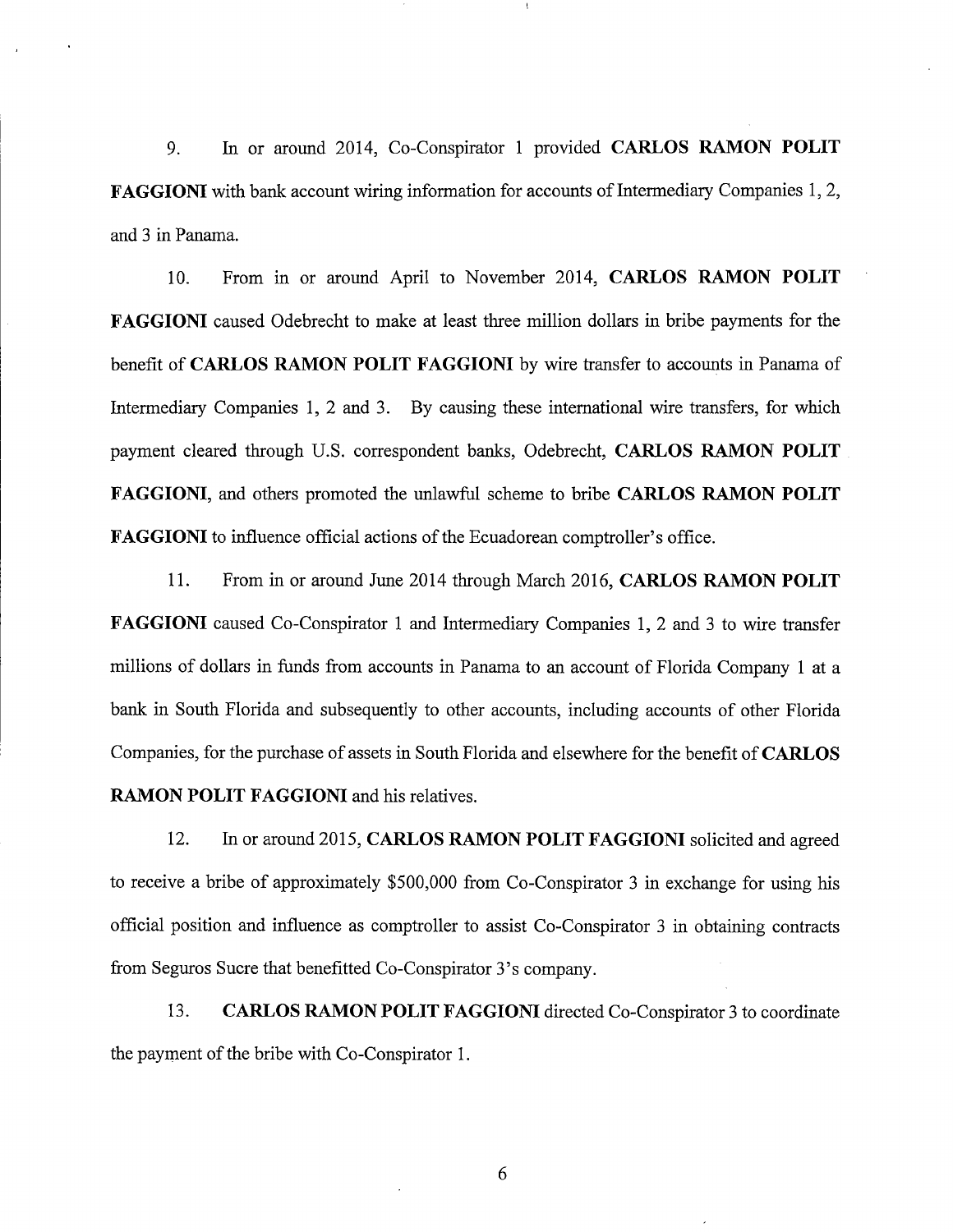CARLOS RAMON POLIT FAGGIONI and Co-Conspirator 1 caused Co-14. Conspirator 3 to wire transfer the bribe payment of approximately \$510,000 to an account of Florida Company 2 in South Florida on or about December 2, 2015, for the benefit CARLOS **RAMON POLIT FAGGIONI** and his relatives. Co-Conspirator 1 caused the issuance of a fake invoice for purported "technical advice" in connection with this payment.

 $15.$ From in or around 2014 through in or around 2015, CARLOS RAMON POLIT FAGGIONI and Co-Conspirator 1 caused funds derived from the bribes CARLOS RAMON **POLIT FAGGIONI** received from Odebrecht and Co-Conspirator 3 to be used to upgrade a luxury residence in Coral Gables held in the name of Florida Company 4 and sold in 2017 for \$4.1 million for the benefit of CARLOS RAMON POLIT FAGGIONI and his relatives.

 $16.$ In or around May 2016, CARLOS RAMON POLIT FAGGIONI and Co-Conspirator 1 caused funds derived from bribes CARLOS RAMON POLIT FAGGIONI received from Odebrecht to be used to purchase an office building in Coral Gables for \$2.6 million, held in the name of Florida Company 5 for the benefit of CARLOS RAMON POLIT **FAGGIONI** and his relatives.

All in violation of Title 18, United States Code, Section 1956(h).

## COUNTS 2 - 4 **Money Laundering**  $(18$  U.S.C. § 1956(a)(1)(B)(i))

1. Paragraphs 1 through 9 of the General Allegations Section and paragraphs 1 through 16 of Count 1 are re-alleged and incorporated by reference as though fully set forth herein.

 $2.$ On or about the dates set forth in each count below, in the Southern District of Florida and elsewhere, the defendant,

### CARLOS RAMON POLIT FAGGIONI,

 $\overline{7}$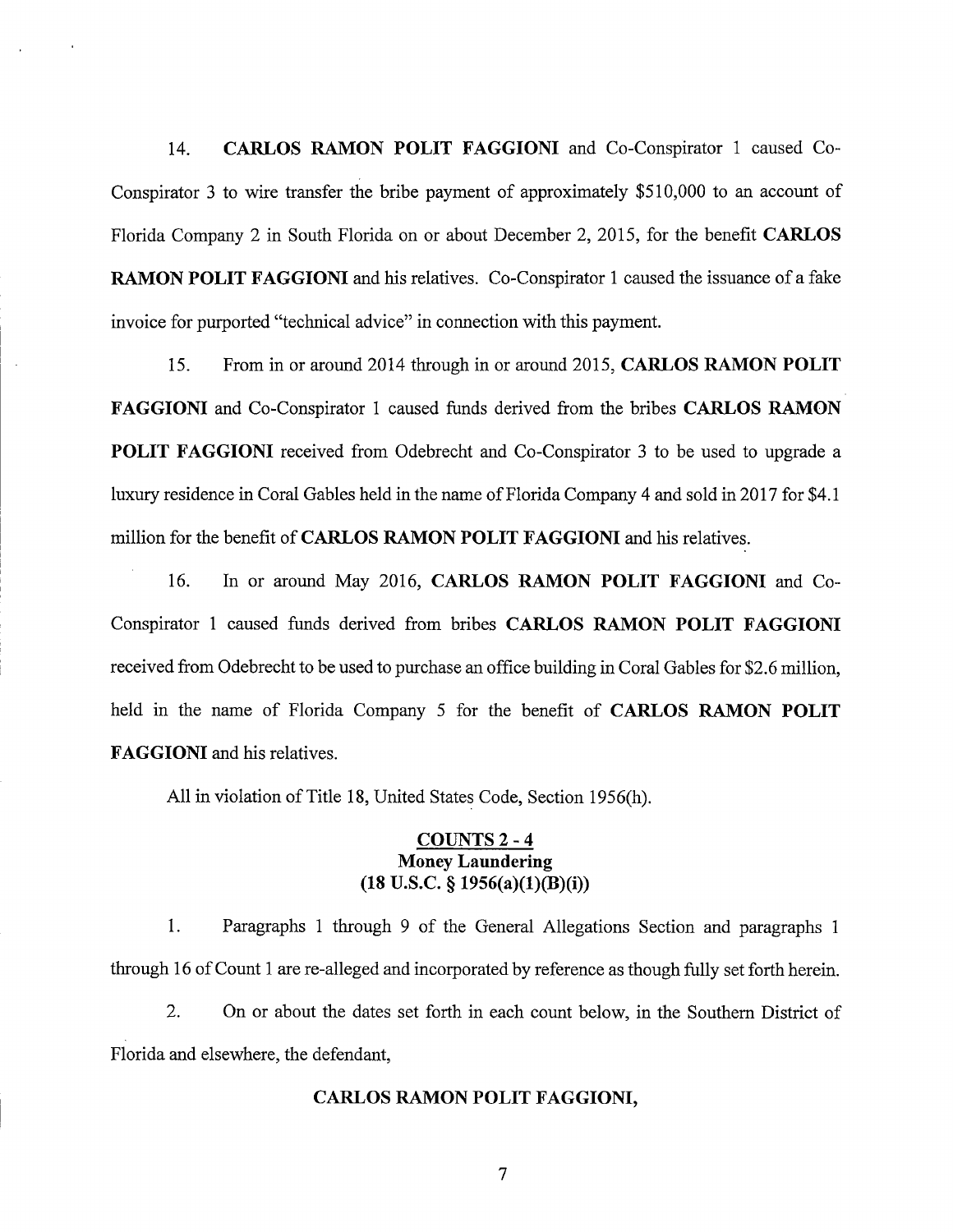conducted, and aided and abetted, and caused to be conducted, and attempted to conduct, a financial transaction involving the proceeds of specified unlawful activity, knowing that the property involved represented the proceeds of some form of unlawful activity, and knowing that the transaction was designed in whole and in part to conceal and disguise the nature, source, ownership, and control of the proceeds of the specified unlawful activity, that is, an offense against a foreign nation, specifically Ecuador, involving bribery of a public official, and the misappropriation, theft, and embezzlement of public funds by and for the benefit of a public official, pursuant to Title 18, United States Code, Section 1956(c)(7)(B)(iv):

| Count          | <b>Approximate Date</b> | <b>Description of Transaction</b>                                                                                                                                                         |  |
|----------------|-------------------------|-------------------------------------------------------------------------------------------------------------------------------------------------------------------------------------------|--|
|                |                         |                                                                                                                                                                                           |  |
| $\overline{2}$ | December 2, 2015        | Check of approximately \$300,000 from an account of<br>Florida Company 2 in the Southern District of Florida to<br>an account of Florida Company 3 in the Southern District<br>of Florida |  |
| 3              | March 22, 2016          | Transfer of approximately \$3,453,184 from an account of<br>Intermediary Company 3 in Panama to an account of<br>Florida Company 1 in the Southern District of Florida                    |  |
| 4              | October 7, 2016         | Transfer of approximately \$34,300 from an account of<br>Intermediary Company 1 in Panama to an account of<br>Florida Company 1 in the Southern District of Florida                       |  |

All in violation of Title 18, United States Code, Sections 1956(a)(1)(B)(i) and 2.

## **COUNTS 5-6 Engaging in Transactions in Criminally Derived Property**  $(18$  U.S.C.  $§$  1957)

 $1<sub>1</sub>$ Paragraphs 1 through 9 of the General Allegations Section and paragraphs 1 through 16 of Count 1 are re-alleged and incorporated by reference as though fully set forth herein.

 $2.$ On or about the dates set forth in each count below, in the Southern District of

Florida and elsewhere, the defendant,

### **CARLOS RAMON POLIT FAGGIONI.**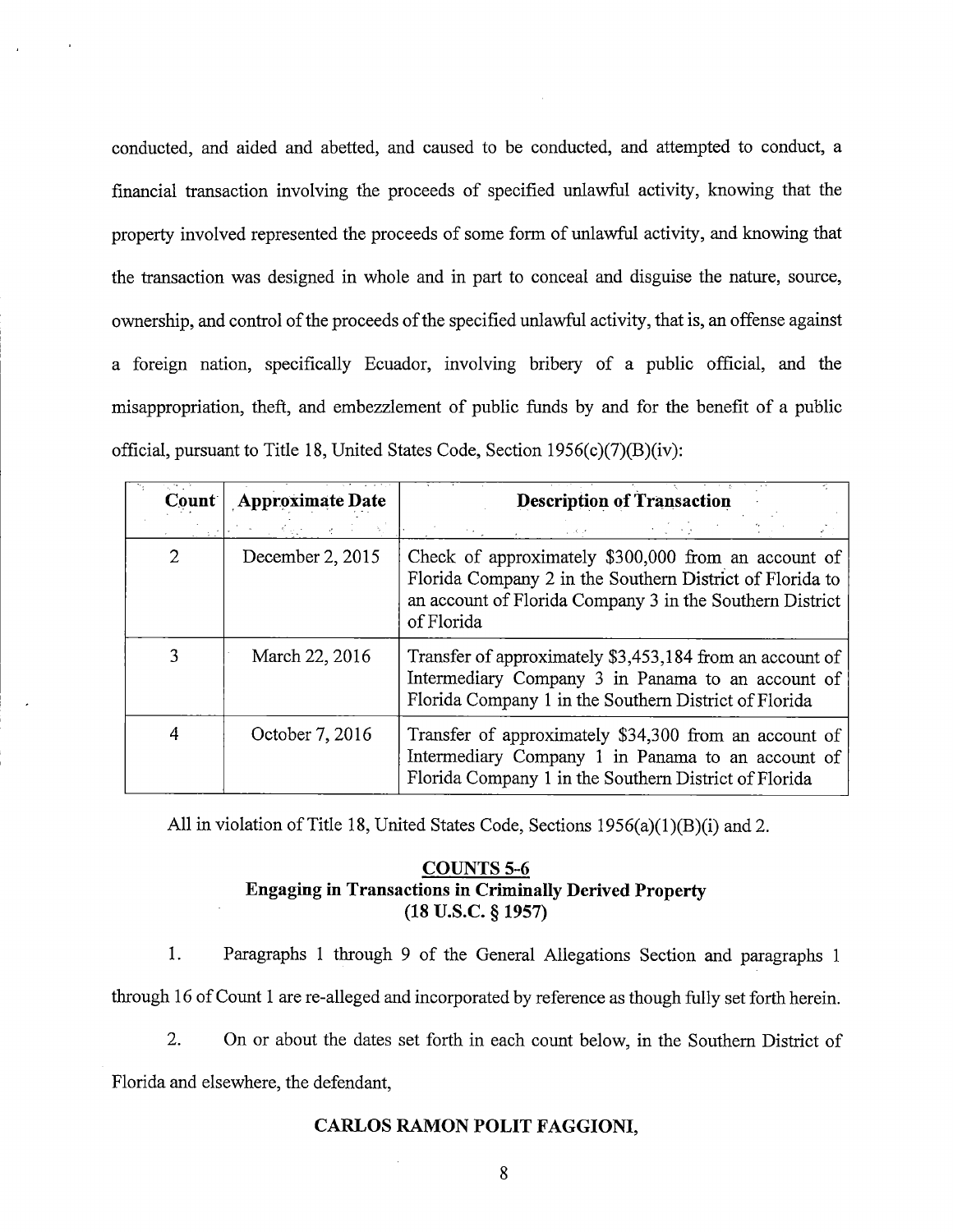did knowingly engage in, and aid, abet, and cause others to engage in, and attempt to engage in, a monetary transaction affecting interstate commerce, by, through, and to a financial institution, in criminally derived property of a value greater than \$10,000, such property having been derived from a specified unlawful activity, and knowing that the property involved in the financial transaction represented the proceeds of some form of unlawful activity, that is an offense against a foreign nation, specifically Ecuador, involving bribery of a public official, and the misappropriation, theft, and embezzlement of public funds by and for the benefit of a public official, pursuant to Title 18, United States Code, Section 1956(c)(7)(B)(iv):

| Count | <b>Approximate Date</b> | <b>Description of Transaction</b>                                                                                                                                                                                                                    |
|-------|-------------------------|------------------------------------------------------------------------------------------------------------------------------------------------------------------------------------------------------------------------------------------------------|
|       | May 27, 2016            | Transfer of approximately \$1,375,450 from Florida<br>Company 1's account in South Florida to an escrow<br>account for the purchase of an office building located at<br>1902 SW 22 Street in Miami, Florida                                          |
| 6     | April 28, 2017          | Transfer of approximately \$3,664,583.61 from an attorney<br>escrow account in South Florida to the account of Florida<br>Company 4 in South Florida for the sale of the property<br>located at 7233 Los Pinos Boulevard in Coral Gables,<br>Florida |

In violation of Title 18, United States Code, Sections 1957 and 2.

## **FORFEITURE**  $(18 \overline{\text{ U.S.C. } } \frac{5982(a)}{1})$

1. The allegations of this Indictment are re-alleged and by this reference fully

incorporated herein for the purpose of alleging forfeiture to the United States of America of certain

property in which the defendant, CARLOS RAMON POLIT FAGGIONI, has an interest.

 $2.$ Upon conviction of a violation of Title 18, United States Code, Section 1956 or

1957, as alleged this Indictment, the defendant, CARLOS RAMON POLIT FAGGIONI, shall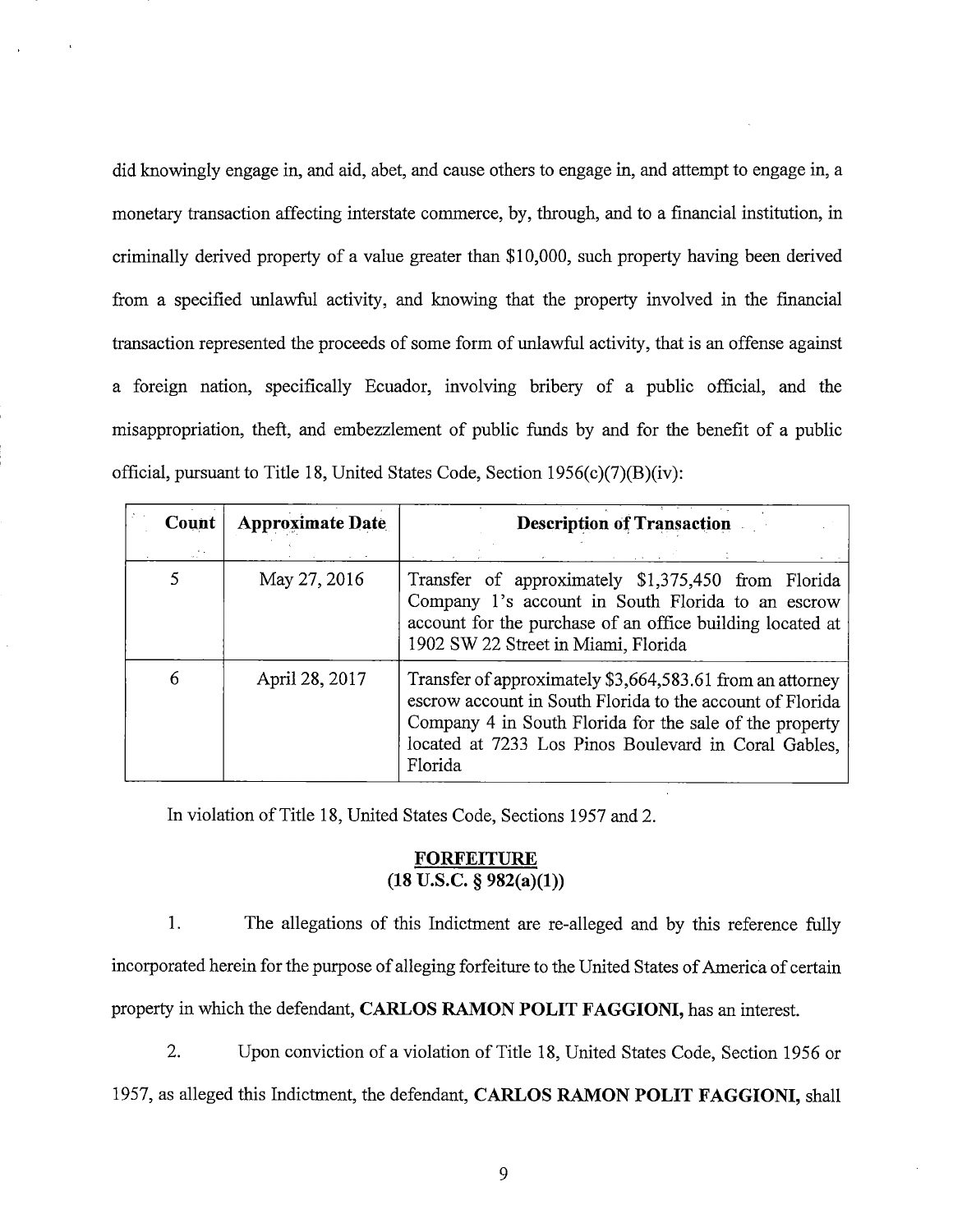forfeit to the United States any property, real or personal, involved in such offense, or any property traceable to such property, pursuant to Title 18, United States Code, Section 982(a)(1).

 $3<sub>1</sub>$ The property subject to forfeiture as a result of the alleged offenses includes, but is not limited to, the following:

a. Real property located at 1902 SW 22 Street, Miami, Florida 33145;

b. Real property located at 301 Altara Ave, Unit 702, Miami, Florida 33146; and

c. Real property located at 1010-30 NW 9th Ct, Miami, Florida 33136.

 $\overline{4}$ . If any of the property described above as being subject to forfeiture, as a result of any act or omission of the defendant:

> cannot be located upon the exercise of due diligence; a.

has been transferred or sold to, or deposited with, a third party;  $b.$ 

has been placed beyond the jurisdiction of the Court;  $\mathbf{c}$ .

d. has been substantially diminished in value; or

has been commingled with other property that cannot be divided without e. difficulty;

the United States shall be entitled to forfeiture of substitute property, under the provisions of Title 21, United States Code, Section 853(p).